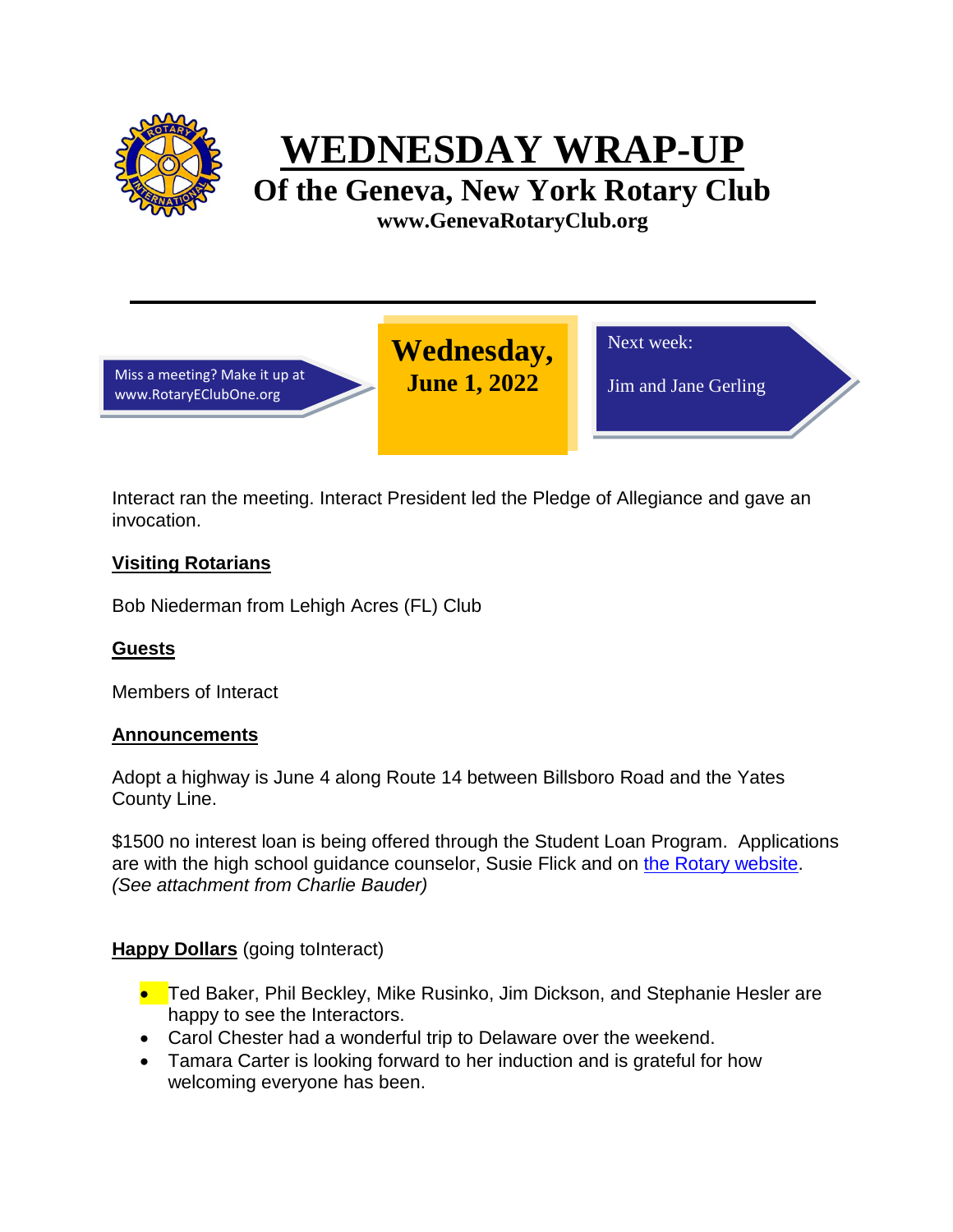- Ken Steadman encouraged the Interactors to get involved with the Rotary Student Exchange Program.
- Mike Rusinko told the students who will be going to college next year that this will be the best time of their lives and they will develop friendships that will last a lifetime.

## **50/50**

Susie Flick shared money with the Rotary Foundation Annual Fund.

## **Program**

Interact's annual bake sale. The Interactors conducted a lively auction with their yummy baked goods! *(Not sure of how much money they made – maybe they can report at a future meeting)*

#### **Respectfully submitted, Kerry Lippincott**

**Next week's program**: Chris Lavin, Kate McConeghey (the new director of Toddler Time/First Thousand Days program). Jim and Jane Gerling will be there to discuss this important program.

| Four way test:<br>"Of the things we think, say or do:"                                                                                                     |                                          |                               |           |                                                       |                                                       |
|------------------------------------------------------------------------------------------------------------------------------------------------------------|------------------------------------------|-------------------------------|-----------|-------------------------------------------------------|-------------------------------------------------------|
| 1. Is it The Truth?<br>2. Is it Fair to All Concerned?<br>3. Will it Build Goodwill and Better Friendships?<br>4. Will it be beneficial for All Concerned? |                                          |                               |           |                                                       |                                                       |
| <b>Stephanie Hesler</b><br>President                                                                                                                       | <b>Gerald Forcier</b><br>President-Elect | Diana Perry<br>Vice President | Secretary | <b>Ford Weiskittel Bob McFadden</b><br>Club Treasurer | <b>Kelsey Journell</b><br><b>Foundation Treasurer</b> |

Geneva Rotary Student Loan Program 

For nearly 100 years, the Geneva Rotary Club's Student Loan Program has assisted hundreds of  students to further their education goals. 

- The Rotary Student Loan program is the Club's oldest community service program, established in 1923, just 4 years after the club was organized in 1919.
- In the 1980s, the Estate of Judge Nathan Lapman left a substantial gift to the Student Loan fund which allowed the club to expand its program.